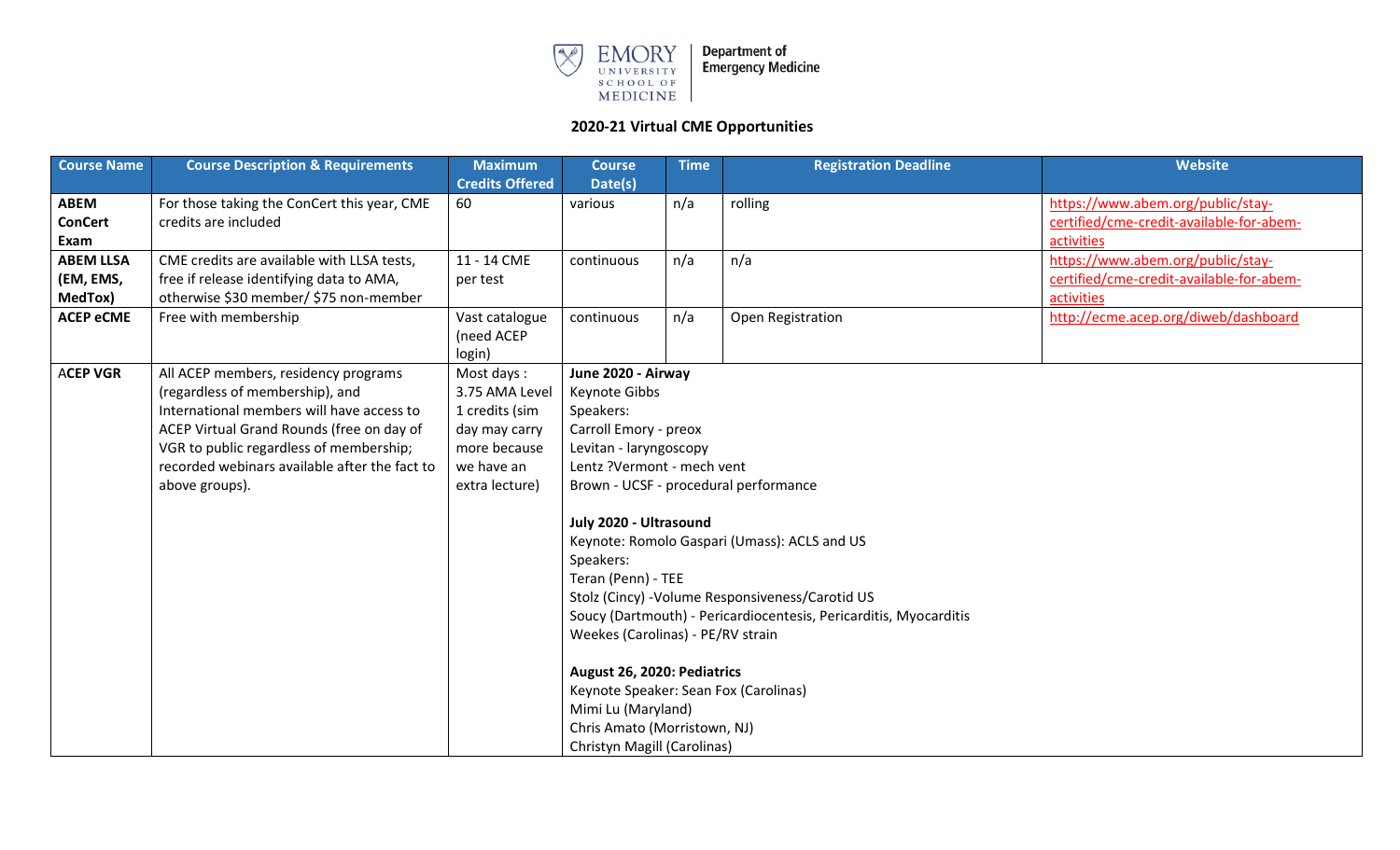

| <b>Course Name</b> | <b>Course Description &amp; Requirements</b> | <b>Maximum</b>               | <b>Course</b>                                                        | <b>Time</b> | <b>Registration Deadline</b>                                   | Website |  |  |  |  |  |
|--------------------|----------------------------------------------|------------------------------|----------------------------------------------------------------------|-------------|----------------------------------------------------------------|---------|--|--|--|--|--|
|                    |                                              | <b>Credits Offered</b>       | Date(s)                                                              |             |                                                                |         |  |  |  |  |  |
|                    |                                              | Simone Lawson (DC Childrens) |                                                                      |             |                                                                |         |  |  |  |  |  |
|                    |                                              |                              |                                                                      |             |                                                                |         |  |  |  |  |  |
|                    |                                              |                              | September 23, 2020 ACEP International Virtual Grand Rounds: COVID-19 |             |                                                                |         |  |  |  |  |  |
|                    |                                              |                              | <b>Confirmed Speakers:</b>                                           |             |                                                                |         |  |  |  |  |  |
|                    |                                              |                              | Roberta Petrino (Italy, Past Chair, European Society for EM)         |             |                                                                |         |  |  |  |  |  |
|                    |                                              |                              | Luis Garcia-Castrillo Riesgo (Spain, Current Chair EUSEM)            |             |                                                                |         |  |  |  |  |  |
|                    |                                              |                              | Gonzalo Camargo (Argentina, ICEM 2020 President/Chairman)            |             |                                                                |         |  |  |  |  |  |
|                    |                                              |                              | Edgardo Menendez (Argentina, ICEM 2020 Scientific Committee Chair)   |             |                                                                |         |  |  |  |  |  |
|                    |                                              |                              |                                                                      |             | Christian Arbalaez (Brown - International EM Committee Chair)  |         |  |  |  |  |  |
|                    |                                              |                              | <b>Invited Speakers:</b>                                             |             |                                                                |         |  |  |  |  |  |
|                    |                                              |                              | Jie Wei (China, Chair of ED in Wuhan)                                |             |                                                                |         |  |  |  |  |  |
|                    |                                              |                              | Junnaid Ruzzak (Pakistan) - tentative yes                            |             |                                                                |         |  |  |  |  |  |
|                    |                                              |                              | Marcus Ong -Singapore                                                |             |                                                                |         |  |  |  |  |  |
|                    |                                              |                              | Son Don Ngoc - Vietnam                                               |             |                                                                |         |  |  |  |  |  |
|                    |                                              |                              | San Do Shin - Korea                                                  |             |                                                                |         |  |  |  |  |  |
|                    |                                              |                              | Speaker, Brazil or Latin America, TBD                                |             |                                                                |         |  |  |  |  |  |
|                    |                                              |                              |                                                                      |             | October 2020 - holding for live ACEP but looking unlikely      |         |  |  |  |  |  |
|                    |                                              |                              | November 2020 - Neuro                                                |             |                                                                |         |  |  |  |  |  |
|                    |                                              |                              |                                                                      |             | Keynote: Evie Marcolini (Dartmouth) - vertigo                  |         |  |  |  |  |  |
|                    |                                              |                              | Kreitzer (Cincy) - TBI and anticoagulation                           |             |                                                                |         |  |  |  |  |  |
|                    |                                              |                              | Adeoye (Cincy) - stroke                                              |             |                                                                |         |  |  |  |  |  |
|                    |                                              |                              | Koujah (Maryland) - seizure                                          |             |                                                                |         |  |  |  |  |  |
|                    |                                              |                              |                                                                      |             | Greenberg (?Crozet) - Eye can't see: Ocular vs neuro emergency |         |  |  |  |  |  |
|                    |                                              |                              | Dececember 2020 - Cards                                              |             |                                                                |         |  |  |  |  |  |
|                    |                                              |                              | Keynote: Amal Mattu (Maryland)                                       |             |                                                                |         |  |  |  |  |  |
|                    |                                              |                              | Speakers:                                                            |             |                                                                |         |  |  |  |  |  |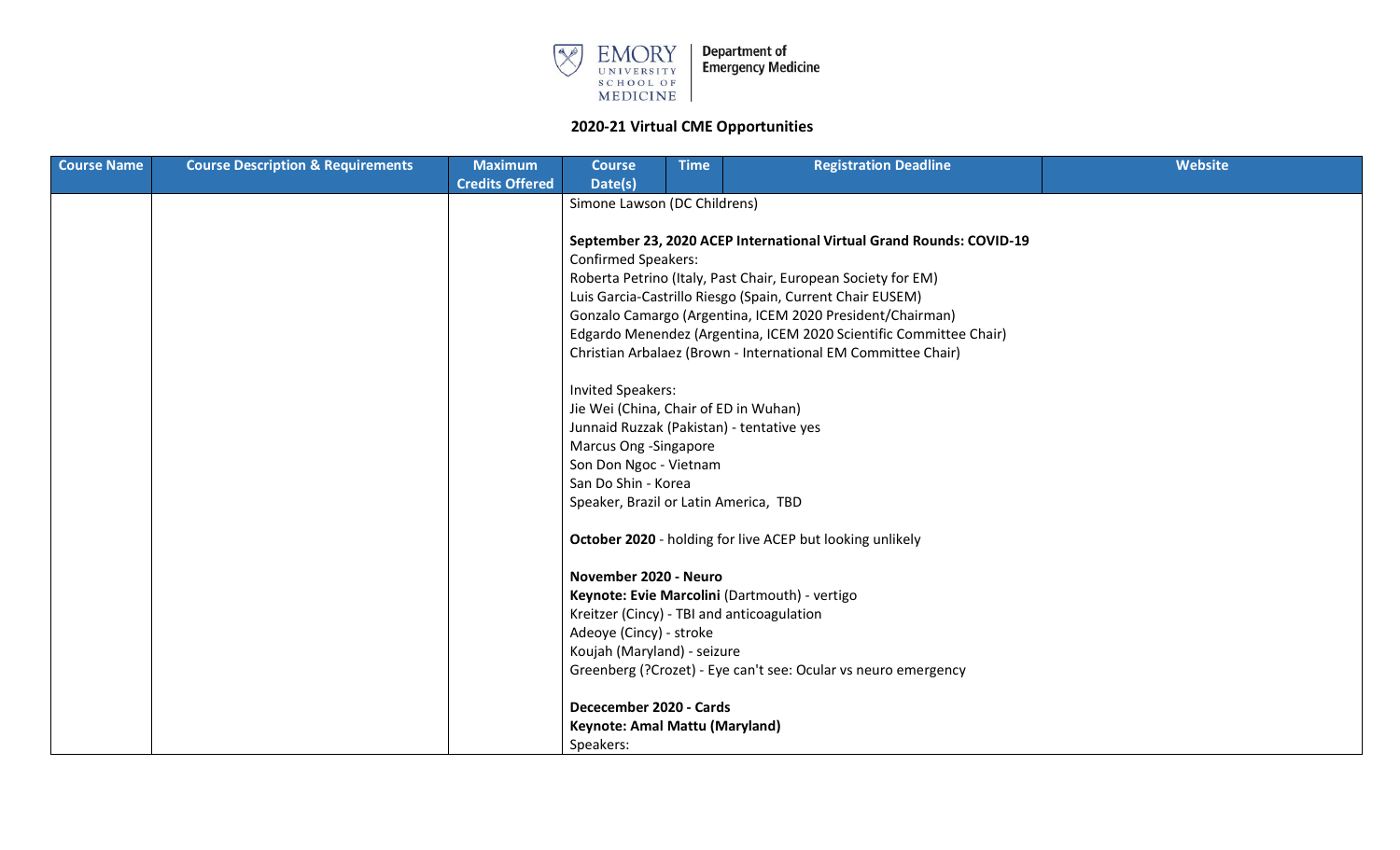

| <b>Course Name</b> | <b>Course Description &amp; Requirements</b>  | <b>Maximum</b>         | <b>Course</b>                                                                                               | <b>Time</b>                        | <b>Registration Deadline</b>                                                    | Website                                 |  |  |  |  |
|--------------------|-----------------------------------------------|------------------------|-------------------------------------------------------------------------------------------------------------|------------------------------------|---------------------------------------------------------------------------------|-----------------------------------------|--|--|--|--|
|                    |                                               | <b>Credits Offered</b> | Date(s)                                                                                                     |                                    |                                                                                 |                                         |  |  |  |  |
|                    |                                               |                        | Bill Brady (UVA) - dx of STEMI with LBBB                                                                    |                                    |                                                                                 |                                         |  |  |  |  |
|                    |                                               |                        | Dave Pearson (Carolinas) - therapeutic hypothermia                                                          |                                    |                                                                                 |                                         |  |  |  |  |
|                    |                                               |                        |                                                                                                             | Singh-Gill - Dartmouth             |                                                                                 |                                         |  |  |  |  |
|                    |                                               |                        | Carmelli - afib updates                                                                                     |                                    |                                                                                 |                                         |  |  |  |  |
|                    |                                               |                        | January 2021 - Social Determinants of Health/Vulnerable Populations                                         |                                    |                                                                                 |                                         |  |  |  |  |
|                    |                                               |                        |                                                                                                             | Keynote: Harrison Alter - Highland |                                                                                 |                                         |  |  |  |  |
|                    |                                               |                        | Speakers:                                                                                                   |                                    |                                                                                 |                                         |  |  |  |  |
|                    |                                               |                        |                                                                                                             |                                    | Dennis Hsieh - LAC (housing/food insecurity)                                    |                                         |  |  |  |  |
|                    |                                               |                        |                                                                                                             |                                    | Malika Fair from GW, AAMC (race/ethnicity impact on clinical outcomes)          |                                         |  |  |  |  |
|                    |                                               |                        | Hanni Stoklosa - Brigham (trafficking)                                                                      |                                    |                                                                                 |                                         |  |  |  |  |
|                    |                                               |                        |                                                                                                             |                                    | Likely Emily MacNeill (Carolinas) - transgender/LGBT                            |                                         |  |  |  |  |
|                    |                                               |                        | February 2021 - Sim OB Emergencies w/EMRA                                                                   |                                    |                                                                                 |                                         |  |  |  |  |
|                    |                                               |                        |                                                                                                             |                                    | Keynote: Maria Moreira, Denver (30 min talk on team communication + 15 min Q&A) |                                         |  |  |  |  |
|                    |                                               |                        | Speakers:                                                                                                   |                                    |                                                                                 |                                         |  |  |  |  |
|                    |                                               |                        | Jess Schoen, Mayo (Rochester), Normal Delivery/Shoulder Dystocia (30 min talk + 15 min Q&A) + NY Sim Fellow |                                    |                                                                                 |                                         |  |  |  |  |
|                    |                                               |                        |                                                                                                             |                                    | Sara Hock (Rush) Breech, Nuchal Cord, Cord Prolapse + EMRA                      |                                         |  |  |  |  |
|                    |                                               |                        | Ballas (Summa Health)PPH + EMRA                                                                             |                                    |                                                                                 |                                         |  |  |  |  |
|                    |                                               |                        |                                                                                                             |                                    | Sampson (Missouri) Perimortem C-section + EMRA                                  |                                         |  |  |  |  |
|                    |                                               |                        |                                                                                                             |                                    | Strother Mount Sinai) Neonatal Resuscitation + EMRA                             |                                         |  |  |  |  |
|                    |                                               |                        |                                                                                                             |                                    | Wrap up: Megasim Breech delivery --> neonatal resusc --> PPH                    | w/Jennie Buchanan, Denver               |  |  |  |  |
| <b>ALIEM</b>       | ALIEM is offering CME credit for 10 blog      | $0.25 - 0.5$ hr        | continuous                                                                                                  | n/a                                | n/a                                                                             | https://www.aliem.com/get-cme-foambase/ |  |  |  |  |
|                    | posts, at about \$4-8 per post                | per post               |                                                                                                             |                                    |                                                                                 |                                         |  |  |  |  |
| American           | AAEM just launched an online CME site last    | Up to 10 CME           | continuous                                                                                                  | n/a                                | n/a                                                                             | https://online.aaem.org/                |  |  |  |  |
| <b>Academy of</b>  | week. It's called AAEM Online and the link is | $(most 0.5 - 1.0)$     |                                                                                                             |                                    |                                                                                 |                                         |  |  |  |  |
| Emergency          | here: https://online.aaem.org/                |                        |                                                                                                             |                                    |                                                                                 |                                         |  |  |  |  |
| <b>Medicine</b>    |                                               |                        |                                                                                                             |                                    |                                                                                 |                                         |  |  |  |  |
|                    | Eligibility:                                  |                        |                                                                                                             |                                    |                                                                                 |                                         |  |  |  |  |
|                    | AAEM members can enroll in courses for        |                        |                                                                                                             |                                    |                                                                                 |                                         |  |  |  |  |
|                    | FREE.                                         |                        |                                                                                                             |                                    |                                                                                 |                                         |  |  |  |  |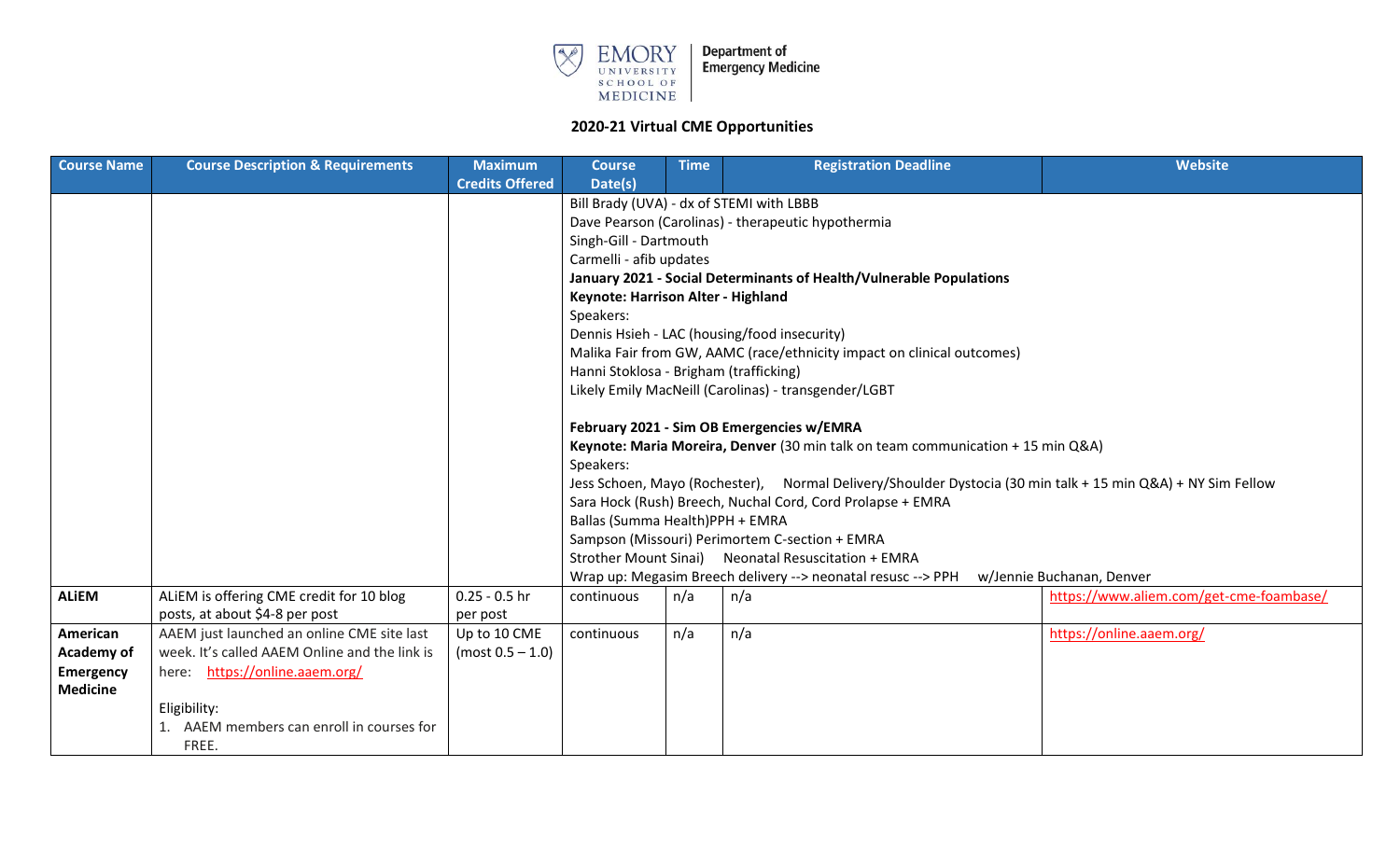

| <b>Course Name</b>                                           | <b>Course Description &amp; Requirements</b>                                                                                                                                                                                                                                                                                                                | <b>Maximum</b>                                                                                                                                                                                                                                  | <b>Course</b> | <b>Time</b> | <b>Registration Deadline</b> | Website                                                                                                                                                             |
|--------------------------------------------------------------|-------------------------------------------------------------------------------------------------------------------------------------------------------------------------------------------------------------------------------------------------------------------------------------------------------------------------------------------------------------|-------------------------------------------------------------------------------------------------------------------------------------------------------------------------------------------------------------------------------------------------|---------------|-------------|------------------------------|---------------------------------------------------------------------------------------------------------------------------------------------------------------------|
|                                                              |                                                                                                                                                                                                                                                                                                                                                             | <b>Credits Offered</b>                                                                                                                                                                                                                          | Date(s)       |             |                              |                                                                                                                                                                     |
|                                                              | If you are non-member faculty but still<br>2.<br>want access to online CME, you can<br>purchase a \$99 yearly subscription to<br>AAEM Online at<br>https://www.aaem.org/education/aaem-<br>online.                                                                                                                                                          |                                                                                                                                                                                                                                                 |               |             |                              |                                                                                                                                                                     |
|                                                              | <b>AAEM Contact:</b><br><b>Rebecca Sommer</b><br><b>Education Meetings Manager</b><br>American Academy of Emergency Medicine<br>(AAEM)<br>555 E. Wells St. Suite 1100<br>Milwaukee, WI 53202<br>Phone: 800-884-2236                                                                                                                                         |                                                                                                                                                                                                                                                 |               |             |                              |                                                                                                                                                                     |
| American<br><b>Medical</b><br><b>Association</b><br>'ED Hub' | AMA and Jama Network offers free CME if<br>you meet the following criteria:<br>Physician subscriber to any JAMA<br>1.<br>Network journal are eligible for the JN<br>Learning CME program.<br>AMA members are also eligible for CME<br>2.<br>offered as part of the JN Learning<br>program, which encompasses CME<br>quizzes from all JAMA Network journals. | There are many<br>options<br>available to<br>obtain $0.5 - 1.0$<br>CME credits by<br>completing<br>quizzes, clinical<br>challenges or<br>brief reviews of<br>articles (time<br>commitment is<br>minimal). You<br>can also obtain<br>more credit | continuous    | n/a         | n/a                          | https://edhub.ama-assn.org/<br>https://edhub.ama-assn.org/pages/featured-<br>courses<br>https://edhub.ama-assn.org/jn-<br>learning/pages/clinical-challenge-courses |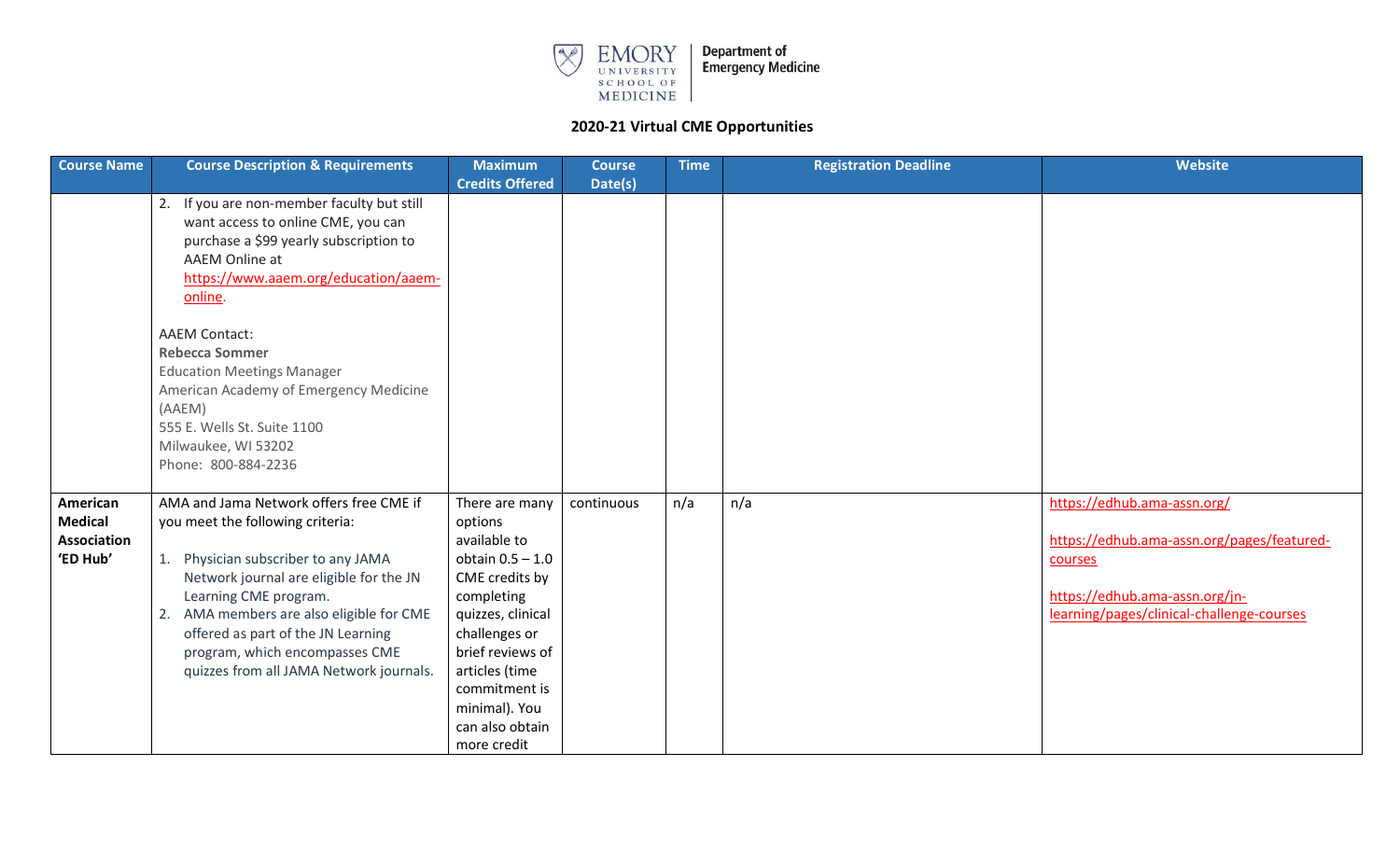

| <b>Course Name</b> | <b>Course Description &amp; Requirements</b> | <b>Maximum</b>           | <b>Course</b> | <b>Time</b> | <b>Registration Deadline</b> | Website                                        |
|--------------------|----------------------------------------------|--------------------------|---------------|-------------|------------------------------|------------------------------------------------|
|                    |                                              | <b>Credits Offered</b>   | Date(s)       |             |                              |                                                |
|                    |                                              | hours by<br>completing a |               |             |                              |                                                |
|                    |                                              | CME course               |               |             |                              |                                                |
|                    |                                              | (e.g. Atrial             |               |             |                              |                                                |
|                    |                                              | Fibrillation-            |               |             |                              |                                                |
|                    |                                              | 14.0 total               |               |             |                              |                                                |
|                    |                                              | credits).                |               |             |                              |                                                |
| eMedEvents         | Huge variety of free CME, including EM.      | Appears vast.            | continuous    | n/a         | Open Registration            | https://www.emedevents.com/free-cme/free-      |
|                    | Requires registration with agreement to      | $0.75 - 1.0$ CME         |               |             |                              | emergency-medicine-cme                         |
|                    | receive marketing messages.                  | per talk                 |               |             |                              |                                                |
| eMedHome           | \$99/year with large number of EM CME        | Large number             | continuous    | n/a         | Open Registration            | https://www.emedhome.com/index.cfm             |
|                    | online lectures and a monthly podcast by     | of lectures at           |               |             |                              |                                                |
|                    | Amal Mattu, MD.                              | 0.25 to 0.5 CME          |               |             |                              |                                                |
|                    |                                              | per talk.                |               |             |                              |                                                |
| Medscape           | Brief news articles, mostly in the realm of  | $0.25 - 1$               | continuous    | n/a         | n/a                          | https://www.medscape.org/emergencymedicine     |
|                    | EM, for free                                 | hr/activity              |               |             |                              |                                                |
|                    |                                              | (requires<br>website     |               |             |                              |                                                |
|                    |                                              | registration)            |               |             |                              |                                                |
| <b>PCSS</b>        | 8 Hour Online MAT Waiver Training            | American                 | continuous    | n/a         | n/a                          | https://learning.pcssnow.org/p/onlinematwaiver |
|                    |                                              | Academy of               |               |             |                              |                                                |
|                    | <b>Target Audience:</b>                      | Addiction                |               |             |                              |                                                |
|                    | This activity will assist physicians and     | Psychiatry               |               |             |                              |                                                |
|                    | physician assistants (PAs) who wish to apply | designates this          |               |             |                              |                                                |
|                    | for a waiver to prescribe buprenorphine for  | enduring                 |               |             |                              |                                                |
|                    | the treatment of opioid use disorders.       | material for a           |               |             |                              |                                                |
|                    |                                              | maximum of 8             |               |             |                              |                                                |
|                    | In accordance with the Comprehensive         | (eight) AMA              |               |             |                              |                                                |
|                    | Addiction and Recovery Act (CARA), PAs       | PRA Category 1           |               |             |                              |                                                |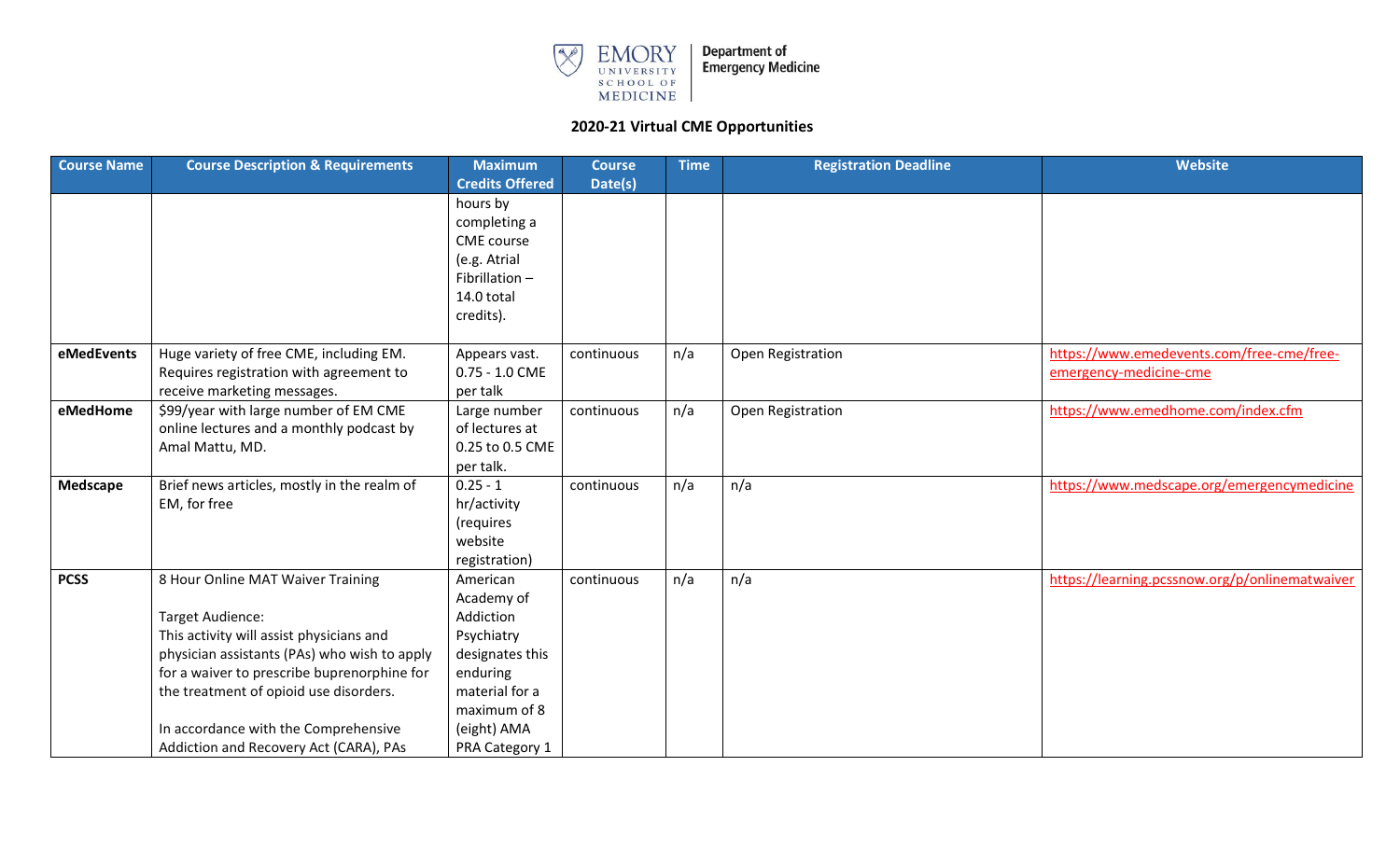

| <b>Course Name</b> | <b>Course Description &amp; Requirements</b>           | <b>Maximum</b>         | <b>Course</b> | <b>Time</b> | <b>Registration Deadline</b> | Website |
|--------------------|--------------------------------------------------------|------------------------|---------------|-------------|------------------------------|---------|
|                    |                                                        | <b>Credits Offered</b> | Date(s)       |             |                              |         |
|                    | must complete 24 hours of specialized                  | Credits <sup>™</sup> . |               |             |                              |         |
|                    | training to prescribe buprenorphine, one of            | Physicians             |               |             |                              |         |
|                    | three medications approved by the FDA for              | should claim           |               |             |                              |         |
|                    | the treatment of opioid use disorder. This             | only the credit        |               |             |                              |         |
|                    | activity will allow PAs to fulfill the 8 hour          | commensurate           |               |             |                              |         |
|                    | portion of the 24 hour MAT waiver training             | with the extent        |               |             |                              |         |
|                    | requirement.                                           | of their               |               |             |                              |         |
|                    |                                                        | participation in       |               |             |                              |         |
|                    | <b>Educational Objectives:</b>                         | the activity.          |               |             |                              |         |
|                    | At the conclusion of this activity, learners           |                        |               |             |                              |         |
|                    | should be able to:                                     |                        |               |             |                              |         |
|                    | Review addiction identification and<br>$\bullet$       |                        |               |             |                              |         |
|                    | evidence-based treatments.                             |                        |               |             |                              |         |
|                    | Discuss the pharmacology of opioids as it<br>$\bullet$ |                        |               |             |                              |         |
|                    | relates to treatment of opioid use                     |                        |               |             |                              |         |
|                    | disorder (OUD) patients.                               |                        |               |             |                              |         |
|                    | Describe the fundamentals of office-<br>$\bullet$      |                        |               |             |                              |         |
|                    | based opioid treatment including the                   |                        |               |             |                              |         |
|                    | treatment of the co-morbid patient.                    |                        |               |             |                              |         |
|                    | Explain the process of buprenorphine<br>$\bullet$      |                        |               |             |                              |         |
|                    | induction as well as stabilization and                 |                        |               |             |                              |         |
|                    | maintenance.                                           |                        |               |             |                              |         |
|                    | Discuss other approved antagonist and<br>$\bullet$     |                        |               |             |                              |         |
|                    | agonist medications to treat OUD.                      |                        |               |             |                              |         |
|                    | Discuss basic office protocols including<br>$\bullet$  |                        |               |             |                              |         |
|                    | medical record documentation and                       |                        |               |             |                              |         |
|                    | confidentially.                                        |                        |               |             |                              |         |
|                    | Utilize evidence-based resources to                    |                        |               |             |                              |         |
|                    | ensure providers have the confidence to                |                        |               |             |                              |         |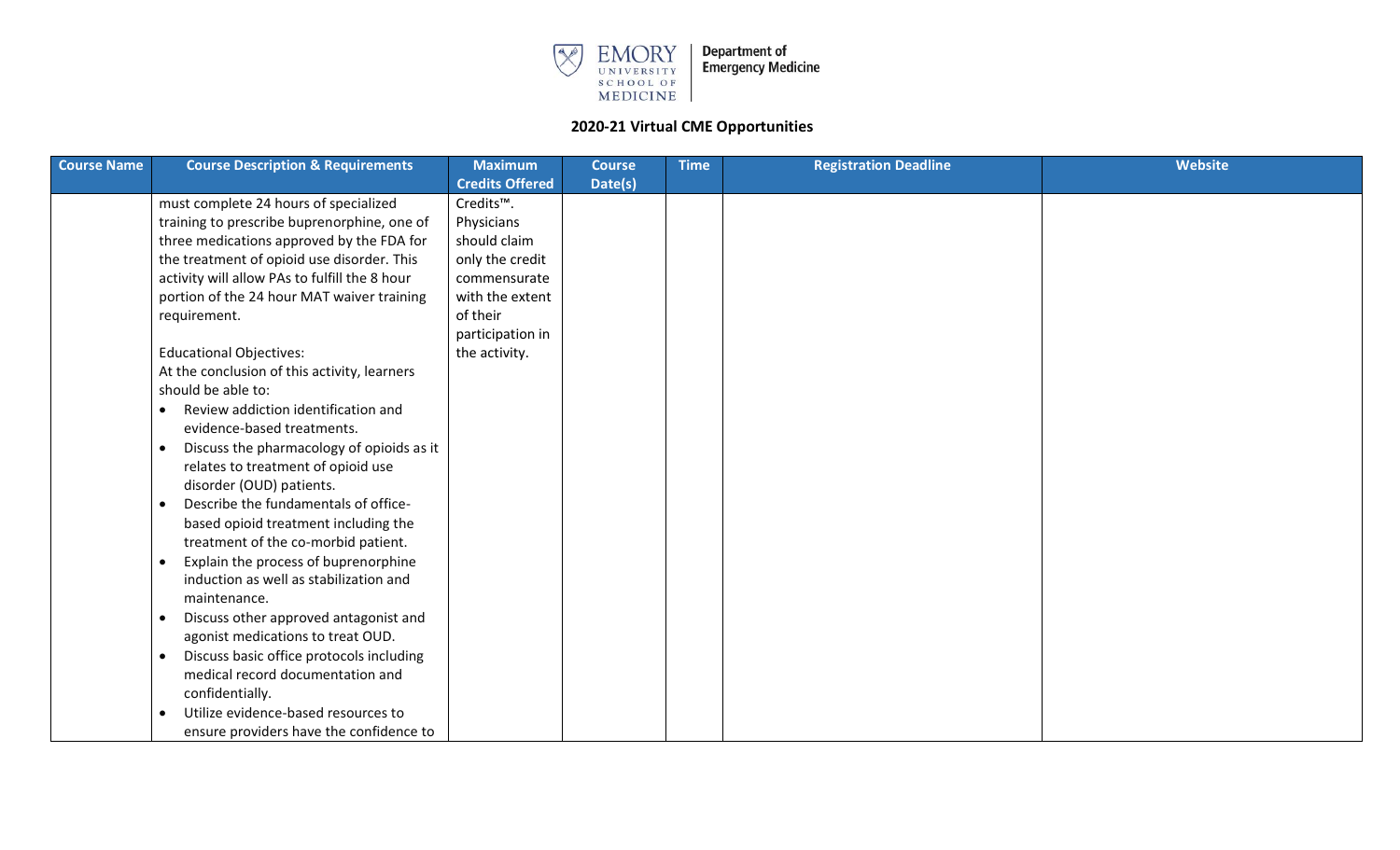

| <b>Course Name</b> | <b>Course Description &amp; Requirements</b>   | <b>Maximum</b>         | <b>Course</b> | <b>Time</b> | <b>Registration Deadline</b>              | <b>Website</b>                               |
|--------------------|------------------------------------------------|------------------------|---------------|-------------|-------------------------------------------|----------------------------------------------|
|                    |                                                | <b>Credits Offered</b> | Date(s)       |             |                                           |                                              |
|                    | prescribe buprenorphine for patients           |                        |               |             |                                           |                                              |
|                    | with OUD.                                      |                        |               |             |                                           |                                              |
|                    | Apply for a MAT Waiver to begin treating       |                        |               |             |                                           |                                              |
|                    | patients with OUD.                             |                        |               |             |                                           |                                              |
| <b>SAEM</b>        | Telehealth will be defined for this conference | TBD                    | September     | <b>TBD</b>  | Registration is on hold until the virtual | https://www.saem.org/annual-meeting/future-  |
| <b>Consensus</b>   | as the use of communication technology to      |                        | 20, 2020      |             | conference details are finalized          | and-past-meetings/saem-consensus-conference- |
| Conference         | facilitate the delivery of healthcare. These   |                        | (Virtual      |             |                                           | 2020                                         |
| <b>Telehealth</b>  | modalities include:                            |                        | Conference)   |             |                                           |                                              |
| and                | Live video<br>$\bullet$                        |                        |               |             |                                           |                                              |
| <b>Emergency</b>   | Asynchronous communication<br>$\bullet$        |                        |               |             |                                           |                                              |
| <b>Medicine: A</b> | Store-and-forward data transfer<br>$\bullet$   |                        |               |             |                                           |                                              |
| <b>Consensus</b>   | Secure messaging<br>$\bullet$                  |                        |               |             |                                           |                                              |
| Conference         | Other data technologies                        |                        |               |             |                                           |                                              |
| to Map the         |                                                |                        |               |             |                                           |                                              |
| Intersection       |                                                |                        |               |             |                                           |                                              |
| of                 |                                                |                        |               |             |                                           |                                              |
| <b>Emergency</b>   |                                                |                        |               |             |                                           |                                              |
| <b>Medicine</b>    |                                                |                        |               |             |                                           |                                              |
| and                |                                                |                        |               |             |                                           |                                              |
| <b>Telehealth</b>  |                                                |                        |               |             |                                           |                                              |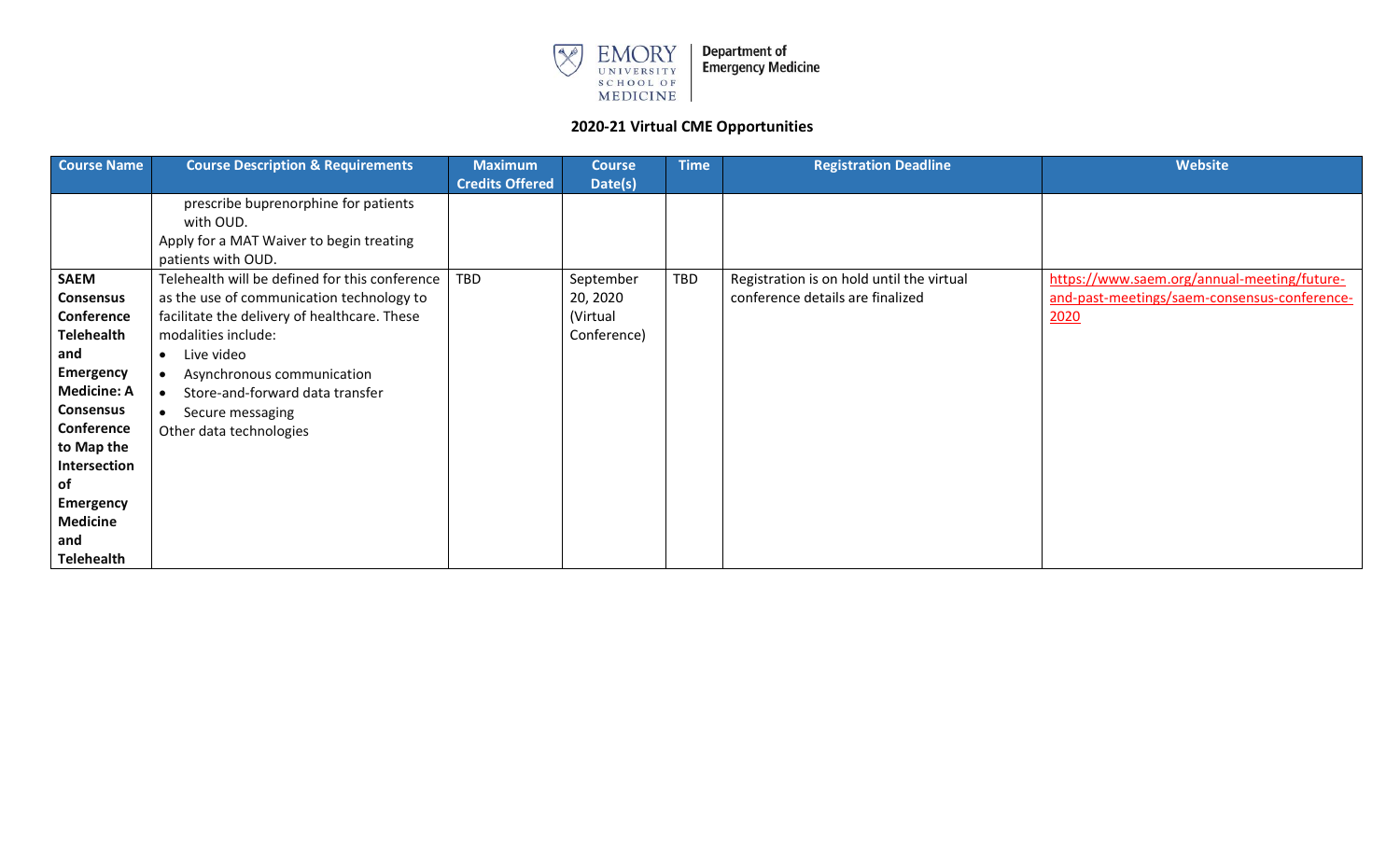

| <b>Course Name</b> | <b>Course Description &amp; Requirements</b>                                                                                                             | <b>Maximum</b>         | <b>Course</b> | Time | <b>Registration Deadline</b> | Website          |
|--------------------|----------------------------------------------------------------------------------------------------------------------------------------------------------|------------------------|---------------|------|------------------------------|------------------|
|                    |                                                                                                                                                          | <b>Credits Offered</b> | Date(s)       |      |                              |                  |
| <b>UpToDate</b>    | Subscription is available through Grady on<br>EPIC and CHOA (unsure on EHC side). Vast<br>reference resource with AMA category 1<br>CME at no extra cost | Unlimited              | Open          | N/A  | <b>NA</b>                    | www.uptodate.com |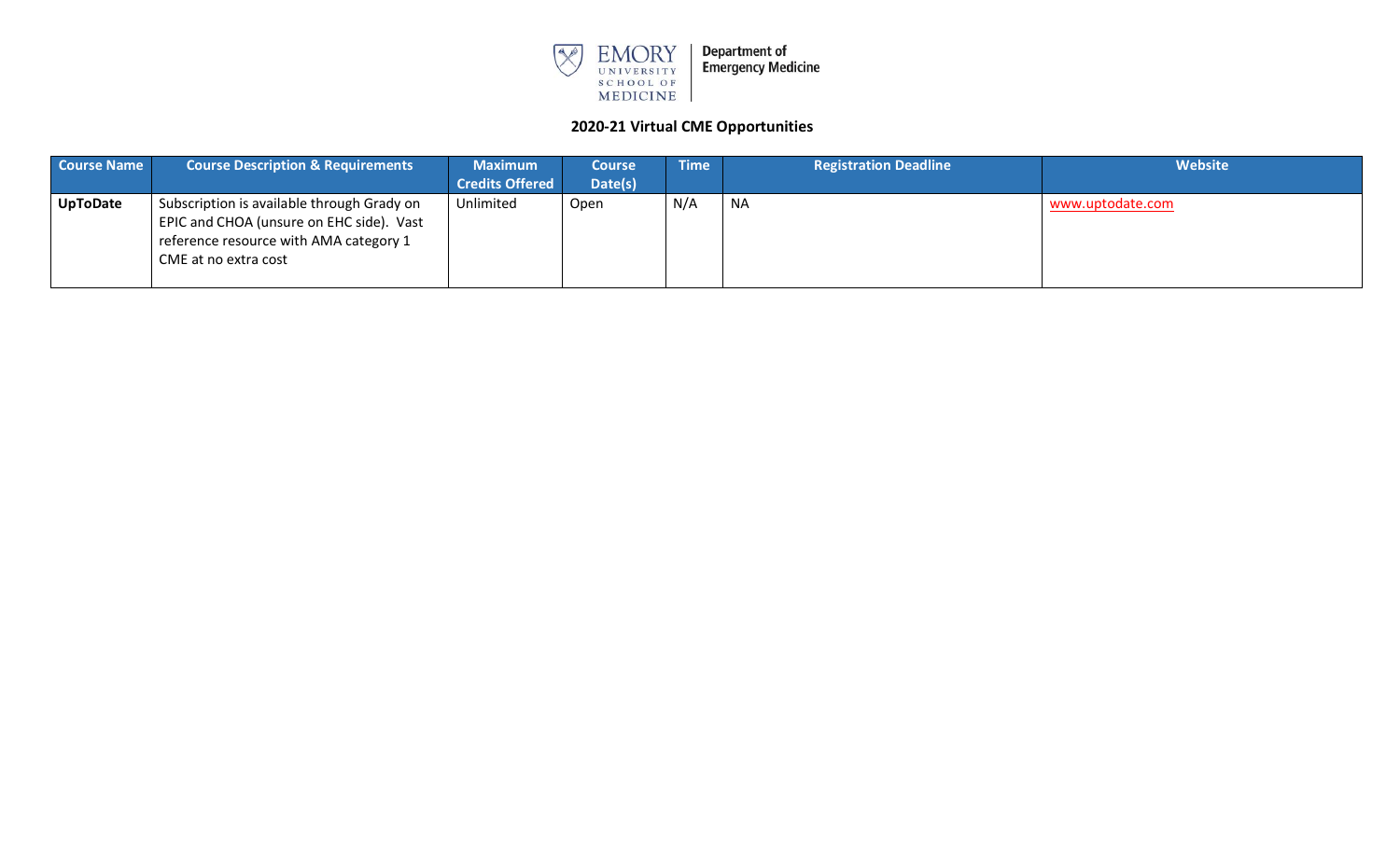

| <b>GCEP Rural</b> | • Live Lecture Series: Join the Faculty as    | The Southern           | 02/20/2021 - | N/A | https://gcep.123signup.com/event/details/kfqcd | https://gcep.123signup.com/event/details/kfqcd |
|-------------------|-----------------------------------------------|------------------------|--------------|-----|------------------------------------------------|------------------------------------------------|
| <b>Emergency</b>  | they give lectures live streamed directly to  | Alliance for           | 02/21/2021   |     |                                                |                                                |
| <b>Practice</b>   | you.                                          | Physician              |              |     |                                                |                                                |
| Conference        | • Lecture Topics Include*: Pediatric          | <b>Specialties</b>     |              |     |                                                |                                                |
|                   | syncope; COVID critical care update;          | designates this        |              |     |                                                |                                                |
|                   | Hyperkalemia;                                 | live activity for      |              |     |                                                |                                                |
|                   | Ophthalmology review; intubation of obese     | a maximum of           |              |     |                                                |                                                |
|                   | patient; DVT; Catching subtle signs of child  | 21 AMA PRA             |              |     |                                                |                                                |
|                   | abuse;                                        | Category 1             |              |     |                                                |                                                |
|                   | Hematoma blocks; Toxicology                   | Credits <sup>™</sup> . |              |     |                                                |                                                |
|                   | • Lunch & Learn: Grab your lunch and join     |                        |              |     |                                                |                                                |
|                   | us for a hosted lecture (topic TBD)           |                        |              |     |                                                |                                                |
|                   | • Virtual Procedures Lab: Each attendee       |                        |              |     |                                                |                                                |
|                   | will be mailed a virtual procedures lab       |                        |              |     |                                                |                                                |
|                   | Kit along with some goodies from our          |                        |              |     |                                                |                                                |
|                   | sponsors! Follow along with our expert        |                        |              |     |                                                |                                                |
|                   | Faculty as they coach you through each        |                        |              |     |                                                |                                                |
|                   | procedure. Procedures to include*:            |                        |              |     |                                                |                                                |
|                   | Cricothyrotomy, suturing, intubations with    |                        |              |     |                                                |                                                |
|                   | bougie, mixing push dose epi,                 |                        |              |     |                                                |                                                |
|                   | IV access & ortho reductions & US session     |                        |              |     |                                                |                                                |
|                   | showing FAST and echo.                        |                        |              |     |                                                |                                                |
|                   | • Cases & Beer: We encourage you to get       |                        |              |     |                                                |                                                |
|                   | out and go to your neighborhood pub,          |                        |              |     |                                                |                                                |
|                   | Grab your favorite beverage and join the      |                        |              |     |                                                |                                                |
|                   | faculty to go over real cases. The faculty    |                        |              |     |                                                |                                                |
|                   | Will be presenting from their local brewery!! |                        |              |     |                                                |                                                |
|                   | • Sunday Jam with Dan: Join Dr. Dan           |                        |              |     |                                                |                                                |
|                   | McCollum and guests on a variety of topics*   |                        |              |     |                                                |                                                |
|                   | to include: EMS;                              |                        |              |     |                                                |                                                |